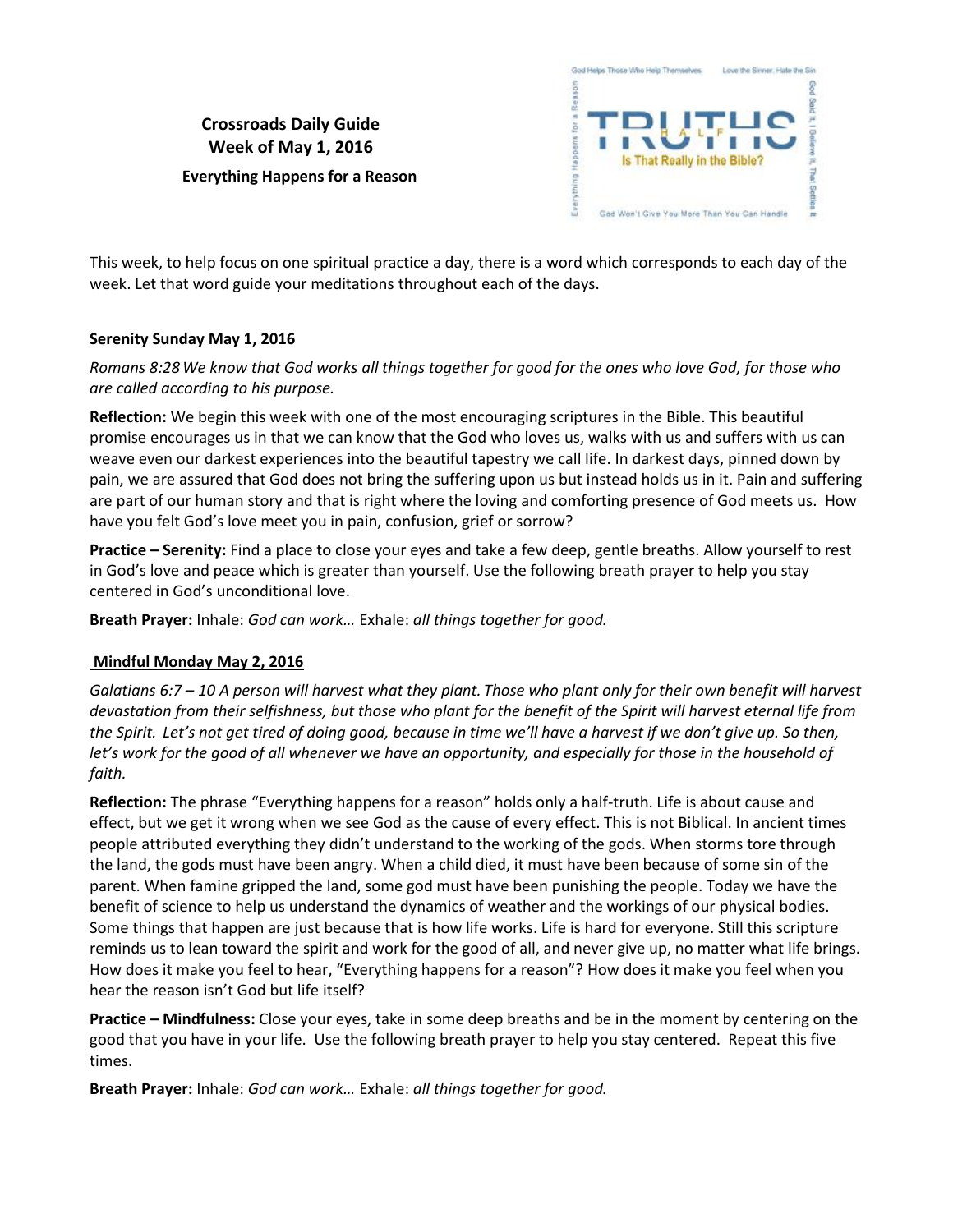### **Take Stock Tuesday May 3, 2016**

*Matthew 5:43 – 45 "You have heard that it was said, 'Love your neighbor and hate your enemy.' But I tell you, love your enemies and pray for those who persecute you, that you may be children of your Father in heaven. He causes his sun to rise on the evil and the good, and sends rain on the righteous and the unrighteous.* 

**Reflection:** In Jesus' day, as today, people tended to see tragedy and suffering as divine punishment or a means of teaching humans a lesson. Jesus consistently refuted this. In this verse he reminded the people that the sun rises, and the rain falls on the righteous and the unrighteous, the good and the evil people of the world. He was teaching that the workings of the earth and the cosmos are not the result of any actions by people, good or bad. How do you feel about this teaching of Jesus?

**Practice – Take Stock of your life:** Take a few moments today to reflect back on the past year of your life. Have you, or anyone close to you, experienced struggles or suffering that left you wondering why these things happened? Take stock of your own feelings and reactions to what happened. Were you tempted to see God as the cause? Can you be at peace with the idea that there may not be some divine purpose for what happened? Can you see evidence that God was present in those instances as comforting presence? How might this change the way you see and understand suffering and struggles in the future? Take a few moments to center with the following breath prayer.

**Breath Prayer:** Inhale: *In all my struggles…* Exhale: *You are here.*

### **Wake Up Wednesday May 4, 2016**

*"*

*Luke 13:1-5 Some who were present on that occasion told Jesus about the Galileans whom Pilate had killed while they were offering sacrifices. He replied, "Do you think the suffering of these Galileans proves that they were more sinful than all the other Galileans?No, I tell you. What about those eighteen people who were killed when the tower of Siloam fell on them? Do you think that they were more guilty of wrongdoing than everyone else who lives in Jerusalem? No, I tell you."*

**Reflection:** In this story Jesus was helping the people to process some terrible things that had happened within their communities. One was a series of executions, the other a building accident. Very different circumstances, but Jesus weaves them together to help people see that these terrible things weren't caused by God. These people were not being punished for any sin or wrongdoing in their lives. Jesus understood cause and effect in human life and tried to rid people of the superstitious ideas prevalent in their culture. Do you ever find yourself judging "the sins" of others? Do you sometimes struggle with thinking others have worse "sins" than your own? If so how does that effect the way you see "the others"?

**Practice – Wake Up:** The practice for today is to wake up to the world around you and approach this day with a sense of heightened alertness. Pay attention to everything you experience today. Actively look for ways to recognize God's presence in all that you experience, the good and the bad. Try not to fall into a disengaged state, going through the actions of your day in a mindless, automatic way. Stay alert. Wake up to the shadow and the light within you. Wake up to the many opportunities to see the light of Christ in others. Wake up to opportunities to be the light of Christ to others.

**Breath Prayer:** Inhale: *In all my struggles…* Exhale: *You are here.*

## **Thankful Thursday May 5, 2016**

*Jeremiah 29: 10b – 11 This is what the LORD says: "I will come to you and fulfill my good promise to bring you back to this place. For I know the plans I have for you," declares the LORD, "plans to prosper you and not to harm you, plans to give you hope and a future."*

**Reflection:** The context of this verse is important to our understanding the promise. Some of the people in Jerusalem had been taken to Babylonia as prisoners to work. God encourages them to work hard there, marry, have children, enjoy their lives and work to make the land prosperous, because as Babylonia prospered, so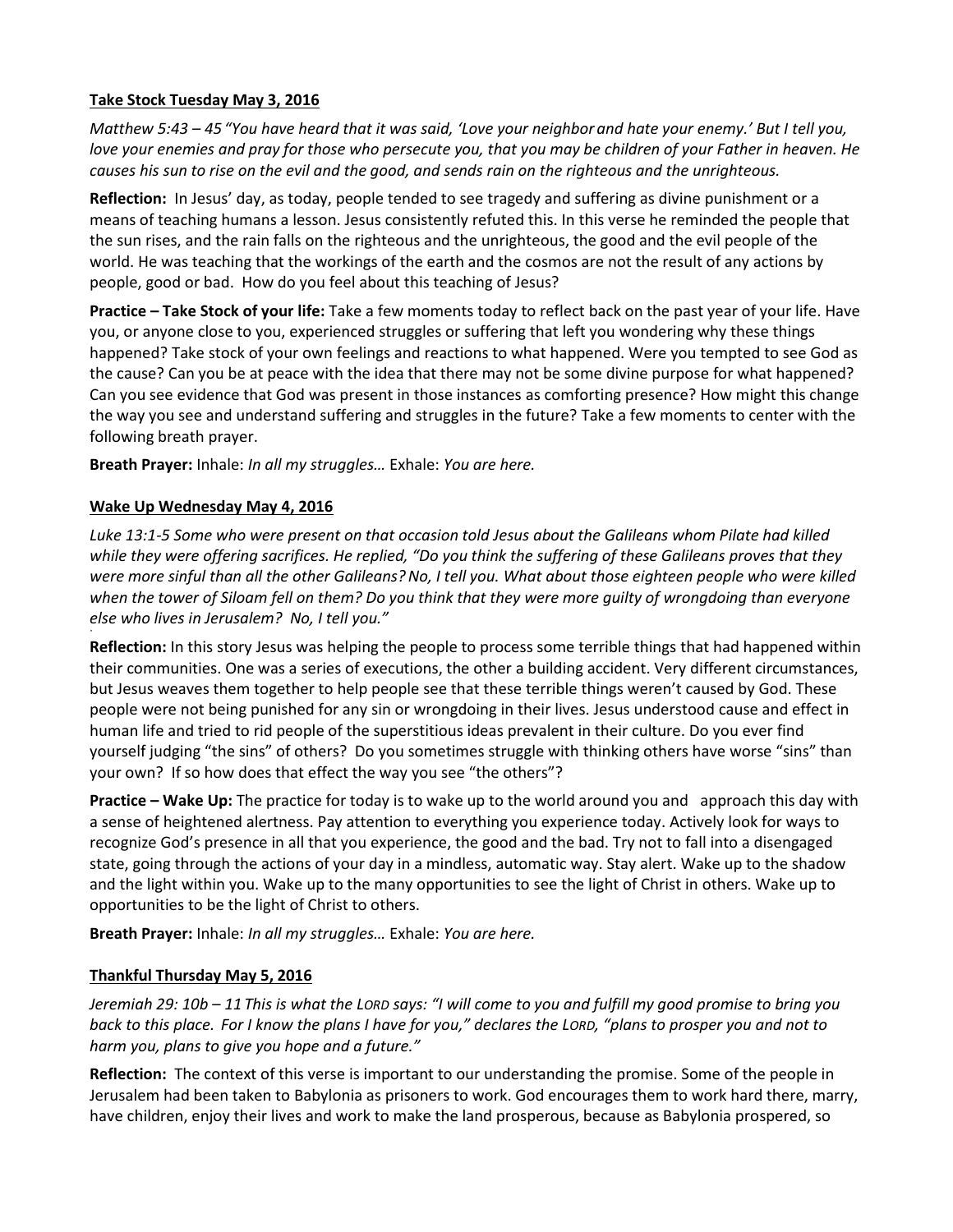would the people. Some of the people began to consult fortune tellers about the future. This verse is the response to that. God says he will be kind and bring them back to Jerusalem. Sometimes this verse is misused to imply that everything that happens to us is mapped out in detail by God as part of some grand design, and that we don't have control over any aspect of our lives. That is not the intent. God specifically laid out a series of common sense instructions for these people not only to survive their time in captivity, but to thrive there with their families. They were encouraged not to abandon their faith and get involved with seers and conjurers, but to stand firm trusting that God would deliver them. This is a good way for us understand and apply this promise to our own lives. How might your actions influence the course of your life? Or do you believe that every detail is already mapped out for you? These are two very different ways of seeing how God might be involved in our lives. The first can lead to a sense of futility and hopelessness; in this sense we are powerless. The other can lead us to an active robust faith were we are partners with God in our everyday lives.

**Practice – Thankfulness:** Make a quick, mental list of least 3 to 5 things, people or circumstances in your life for which you are truly thankful. As you go throughout the day, pause to say a prayer of thanksgiving for the things you identified. If you are feeling anxious or overwhelmed, even depressed, say a prayer of thanksgiving for the things you identified.

**Breath Prayer:** Inhale: *In all my struggles…* Exhale: *You are here.*

## **Fellowship Friday May 6, 2016**

*John 16: 3* "*I've said these things to you so that you will have peace in me. In the world you have distress. But be encouraged! I have conquered the world."*

**Reflection:** Here again Jesus acknowledges the state of our human condition saying no matter what we do, we will have troubles. We will have suffering and we will have distress. These things are part of life and they are inescapable realities. Jesus didn't ever deny that; instead he said, "Be encouraged". Jesus was telling the people that even in distress they could find peace, because God's love is bigger than any troubles we might face. What practices help you to remember that? Are there people who have encouraged you in past times of trouble? Do you have a community of people with whom you are in relationship where you can encourage each other? Do you see the gift of community as one way God is present in our lives?

**Practice – Fellowship:** Today is the end of the work week for most people. It is a great time to intentionally plan to be in fellowship with others sharing the joys and concerns, the thrills and the struggles of our everyday lives. Take a few moments today to think about the people in your life and make a plan to spend some time in fellowship with them. We are stronger, and better able to handle life's struggles together than alone. Who are the people that you want to be with in supportive community?

**Breath Prayer:** Inhale: *In all my struggles…* Exhale: *You are here.*

## **Silence and Solitude Saturday May 7, 2016**

*Psalm 23 - The LORD is my shepherd. I lack for nothing. He lets me rest in grassy meadows; he leads me to restful waters; he keeps me alive. He guides me in proper paths for the sake of his good name. Even when I walk through the darkest valley, I fear no danger because you are with me. Your rod and your staff - they protect me. You set a table for me right in front of my enemies. You bathe my head in oil; my cup is so full it spills over! Yes, goodness and faithful love will pursue me all the days of my life, and I will live in the Lord's house forever.*

**Reflection:** This great Psalm has perhaps provided more comfort to people in times of trouble than any other words. It gives us strength and helps us affirm that even when we walk through life's worst experiences for which there cannot be any good reason, God is always present with us; loving us, holding us, protecting us. Maybe it has been some time since you read this Psalm. Go back and read each phrase through 2 or 3 times and then quietly hold that thought for a few seconds. Continue in the same manner through all the verses. Allow those ancient words of comfort to be with you today.